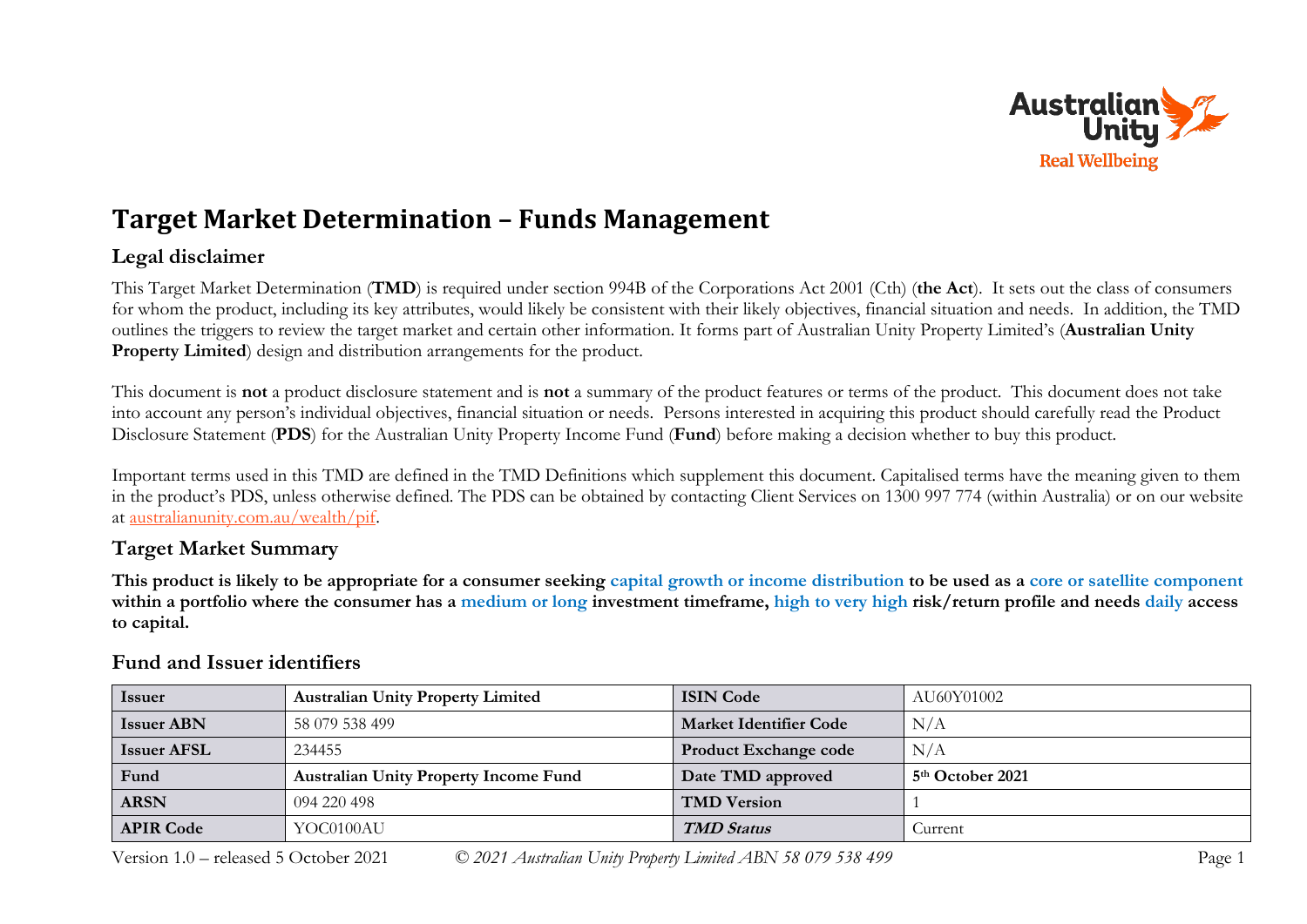## **Description of Target Market**

This part is required under section 994B(5)(b) of the Act.

#### **TMD indicator key**

The Consumer Attributes for which the product is likely to be appropriate have been assessed using a red/amber/green rating methodology with appropriate colour coding:



#### **Instructions**

In the tables below, Column 1, Consumer Attributes, indicates a description of the likely objectives, financial situation and needs of the class of consumers that are considering this product. Column 2, TMD indicator, indicates whether a consumer meeting the attribute in column 1 is likely to be in the target market for this product.

Generally, a consumer is unlikely to be in the target market for the product if:

- **one or more** of their Consumer Attributes correspond to a **red** rating, or
- **three or more** of their Consumer Attributes correspond to an **amber** rating.

#### **Investment products and diversification**

A consumer (or class of consumer) may intend to hold a product as part of a diversified portfolio (typically with an intended product use of *satellite/small allocation* or *core component*). In such circumstances, the product should be assessed against the consumer's attributes for the relevant portion of the portfolio, rather than the consumer's portfolio as a whole. For example, a consumer may seek to construct a conservative portfolio with a satellite/small allocation to growth assets. In this case, it may be likely that a product with a *High* or *Very High* risk/return profile is consistent with the consumer's objectives for that allocation notwithstanding that the risk/return profile of the consumer as a whole is *Low* or *Medium*. In making this assessment, distributors should consider all features of a product (including its key attributes).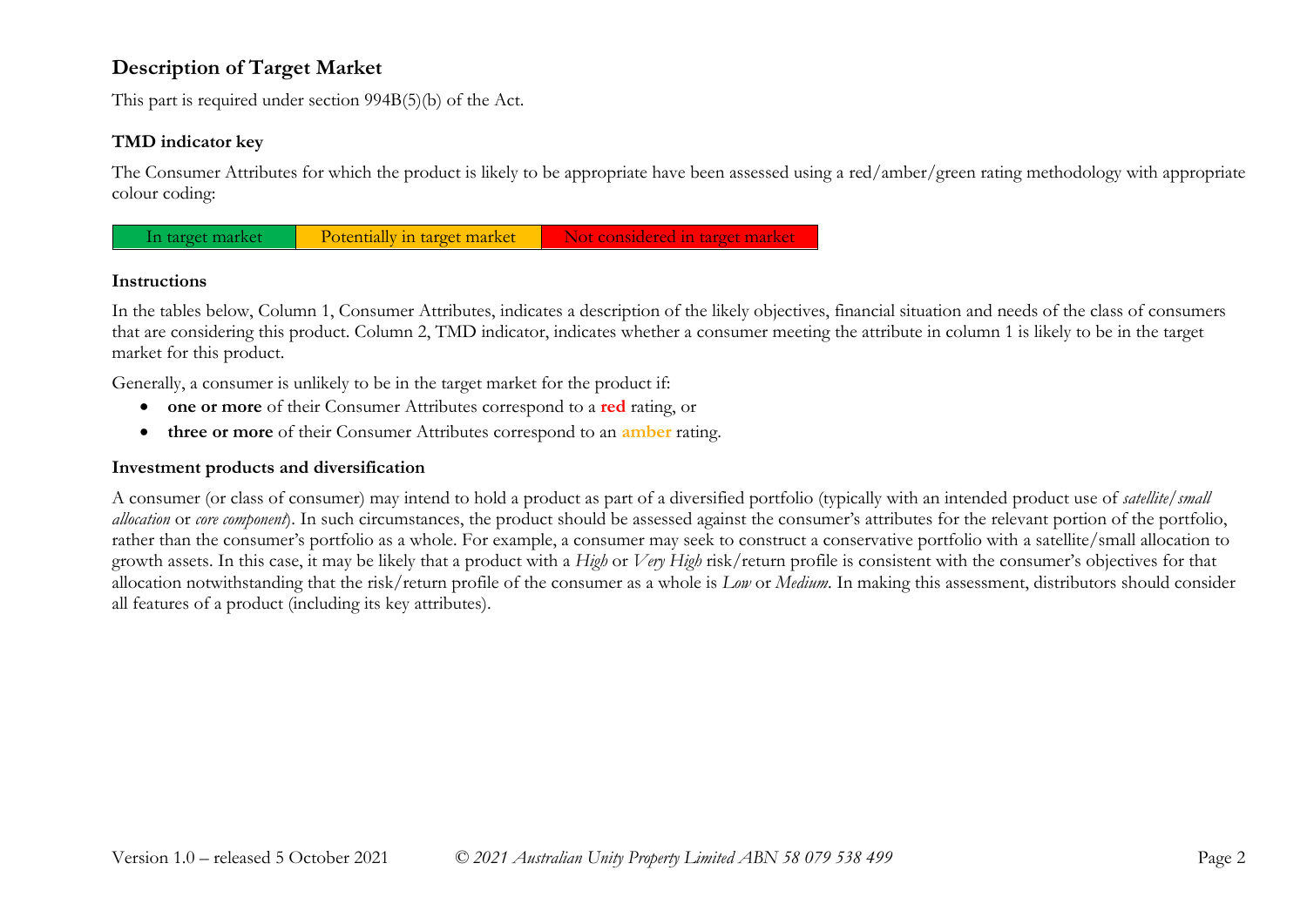| <b>Consumer Attributes</b>                                | <b>TMD</b> Indicator | Product description including key attributes                                                                                                                                                                                                                                                                                                                            |  |
|-----------------------------------------------------------|----------------------|-------------------------------------------------------------------------------------------------------------------------------------------------------------------------------------------------------------------------------------------------------------------------------------------------------------------------------------------------------------------------|--|
| Consumer's investment objective                           |                      |                                                                                                                                                                                                                                                                                                                                                                         |  |
| Capital Growth                                            |                      | The Fund aims to deliver sustainable and consistent income to investors across a range of                                                                                                                                                                                                                                                                               |  |
| Capital Preservation                                      |                      | property asset types with the potential for capital growth. This includes investing in:<br>direct property assets;<br>$\bullet$                                                                                                                                                                                                                                         |  |
| Capital Guaranteed                                        |                      | units in unlisted property funds;<br>listed Australian REITs; and                                                                                                                                                                                                                                                                                                       |  |
| Income Distribution                                       |                      | cash and cash equivalents<br>٠<br>These investment structures have varying performance, risk and liquidity characteristics providing<br>portfolio diversification therefore the Fund is likely to be appropriate for consumers who are<br>seeking capital growth.<br>As distributions are generally paid every calendar quarter it is also likely to be appropriate for |  |
|                                                           |                      | consumers who are seeking income distribution.                                                                                                                                                                                                                                                                                                                          |  |
| Consumer's intended product use (% of Investable Assets)  |                      |                                                                                                                                                                                                                                                                                                                                                                         |  |
| Solution/Standalone (75-100%)                             |                      | The Fund provides exposure to a range of property assets across Australian equities, property and                                                                                                                                                                                                                                                                       |  |
| Core Component (25-75%)                                   |                      | unlisted property investments. As a result of this, the Fund has medium to high portfolio<br>diversification and is likely to be appropriate as a core or satellite component of a consumer's                                                                                                                                                                           |  |
| Satellite/small allocation (<25%)                         |                      | portfolio.                                                                                                                                                                                                                                                                                                                                                              |  |
| Consumer's investment timeframe                           |                      |                                                                                                                                                                                                                                                                                                                                                                         |  |
| Short ( $\leq$ 2 years)                                   |                      | The recommended minimum investment timeframe is greater than 5 years because the Fund aims                                                                                                                                                                                                                                                                              |  |
| Medium $(> 2$ years)                                      |                      | to deliver returns over the medium to long term. The Fund is therefore likely to be appropriate for<br>consumers who have a medium or long investment timeframe.                                                                                                                                                                                                        |  |
| Long ( $> 8$ years)                                       |                      |                                                                                                                                                                                                                                                                                                                                                                         |  |
| Consumer's Risk (ability to bear loss) and Return profile |                      |                                                                                                                                                                                                                                                                                                                                                                         |  |
| Low                                                       |                      | The Fund aims to deliver sustainable and consistent income to investors across a range of                                                                                                                                                                                                                                                                               |  |
| Medium                                                    |                      | property asset types with the potential for capital growth. Because the Fund largely holds property<br>assets, by virtue of the nature of these assets being growth assets, which can be higher risk, the                                                                                                                                                               |  |
| High                                                      |                      | level of investment risk is considered high to very high. The Fund is likely to be appropriate for                                                                                                                                                                                                                                                                      |  |
| Very High                                                 |                      | consumers who have a high or very high risk and return profile.                                                                                                                                                                                                                                                                                                         |  |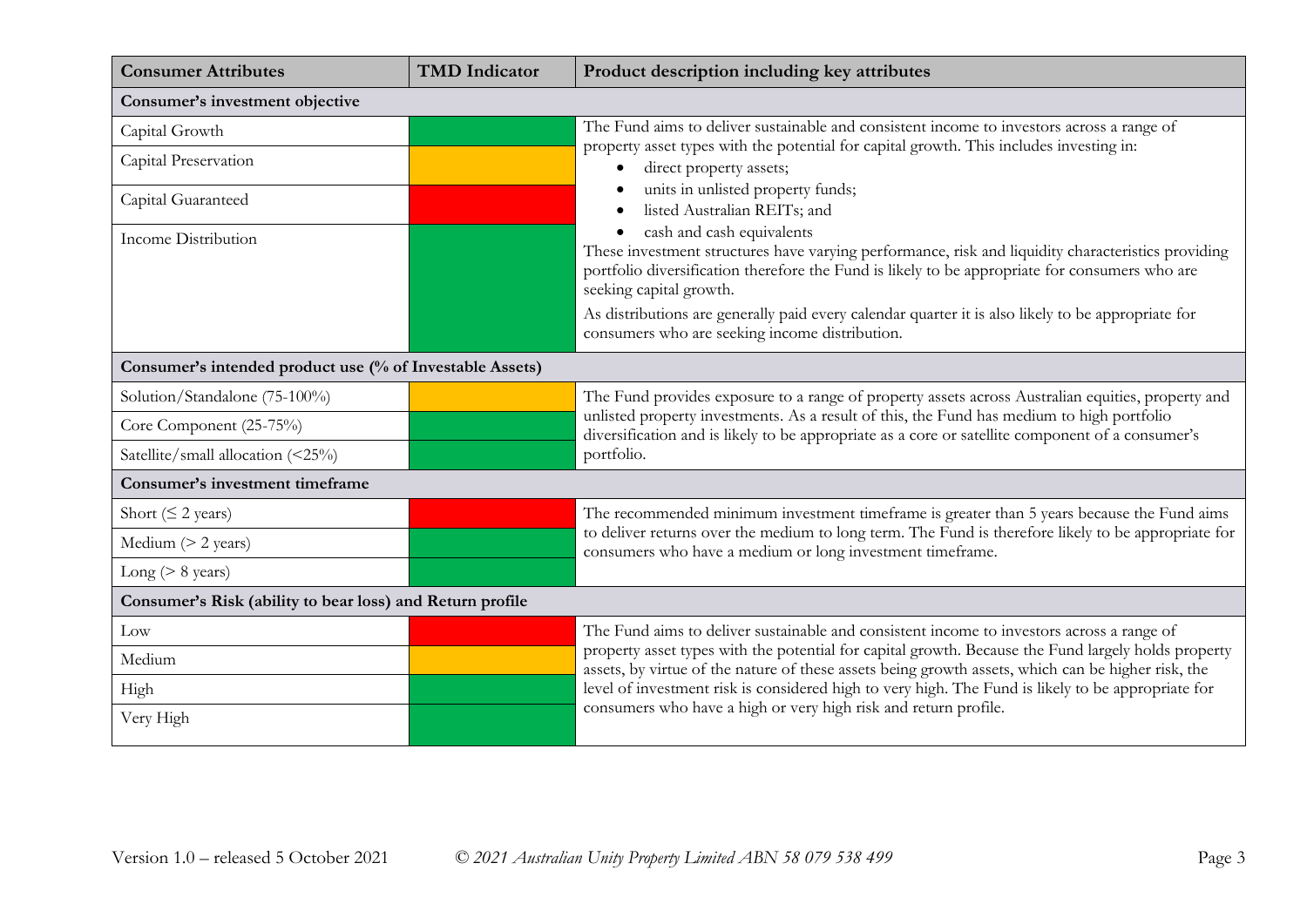| Consumer's need to withdraw money |                                                                                              |                                                                                                  |  |
|-----------------------------------|----------------------------------------------------------------------------------------------|--------------------------------------------------------------------------------------------------|--|
| Daily                             | Under normal circumstances unit holders can withdraw from the Fund daily by providing a      |                                                                                                  |  |
| Weekly                            | constitution for the Fund, we have up to 180 days to satisfy withdrawal requests.            | withdrawal request. Withdrawals are generally paid within five business days although, under the |  |
| Monthly                           | The Fund is therefore likely to be appropriate for consumers who need the ability to lodge a |                                                                                                  |  |
| Quarterly                         | withdrawal request on any given business day.                                                |                                                                                                  |  |
| Annually or longer                | Please refer to the Fund's PDS for information regarding the minimum withdrawal amount.      |                                                                                                  |  |

## **Appropriateness**

Note: This section is required under RG 274.64–66.

The Issuer has assessed the product and formed the view that the product, including its key attributes, is likely to be consistent with the likely objectives, financial situation and needs of consumers in the target market as described above, as the features of this product in Column 3 of the table above are likely to be suitable for consumers with the attributes identified with a green TMD Indicator in Column 2.

## **Distribution conditions/restrictions**

This part is required under section 994B(5)(c) of the Act.

| <b>Distribution Condition</b>                           | <b>Distribution Condition Rationale</b> |
|---------------------------------------------------------|-----------------------------------------|
| There are no distribution conditions.   Not applicable. |                                         |
|                                                         |                                         |

| <b>Review triggers</b>                                                                                                                          |
|-------------------------------------------------------------------------------------------------------------------------------------------------|
| This part is required under section $994B(5)(d)$ of the Act.                                                                                    |
| Material change to key attributes, fund investment objective and/or fees.                                                                       |
| Material deviation from benchmark / objective over sustained period.                                                                            |
| Key attributes have not performed as disclosed by a material degree and for a material period.                                                  |
| Determination by the issuer of an ASIC reportable Significant Dealing.                                                                          |
| Material or unexpectedly high number of complaints (as defined in section 994A(1) of the Act) about the product or distribution of the product. |
| The use of Product Intervention Powers, regulator orders or directions that affects the product.                                                |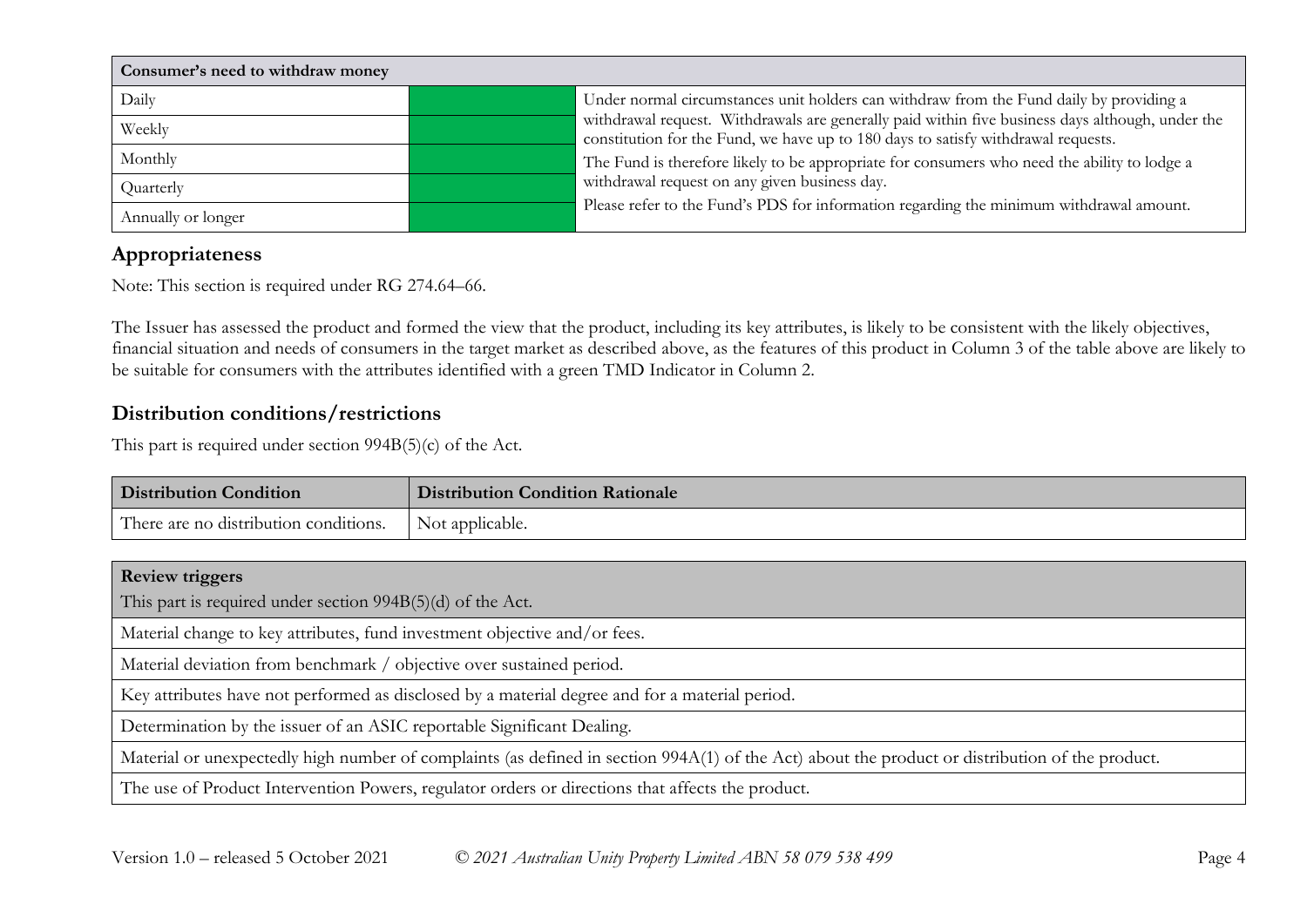| <b>Mandatory review periods</b>                                      |                           |  |
|----------------------------------------------------------------------|---------------------------|--|
| This part is required under section $994B(5)(e)$ and (f) of the Act. |                           |  |
| <b>Review period</b>                                                 | Maximum period for review |  |
| Initial review                                                       | l year and 3 months       |  |
| Subsequent review                                                    | 2 years and 3 months      |  |

#### **Distributor reporting requirements**

This part is required under section 994B(5)(g) and (h) of the Act.

| <b>Reporting requirement</b>                                                                                                                                                                             | <b>Reporting period</b>                                                                                                     | Which distributors this<br>requirement applies to |
|----------------------------------------------------------------------------------------------------------------------------------------------------------------------------------------------------------|-----------------------------------------------------------------------------------------------------------------------------|---------------------------------------------------|
| Complaints (as defined in section 994A(1) of the Act) relating<br>to the product. The distributor should provide all the content<br>of the complaint, having regard to privacy.                          | Within 10 business days following the end of the<br>calendar quarter.                                                       | All distributors                                  |
| Significant dealing outside of target market, under s994F(6) of<br>the Act.<br>See Definitions for further detail.                                                                                       | As soon as practicable but no later than 10 business days<br>after distributor becomes aware of the significant<br>dealing. | All distributors                                  |
| To the extent a distributor is aware, dealings outside the target<br>market, including reason why acquisition is outside of target<br>market, and whether acquisition occurred under personal<br>advice. | Within 10 business days following the end of the<br>calendar quarter.                                                       | All distributors                                  |

If practicable, distributors should adopt the FSC data standards for reports to the issuer. Distributors must report to Australian Unity Property Limited using the method specified on the website: https://www.australianunity.com.au/wealth/distributor-complaints. This link also provides contact details relating to this TMD for Australian Unity Property Limited.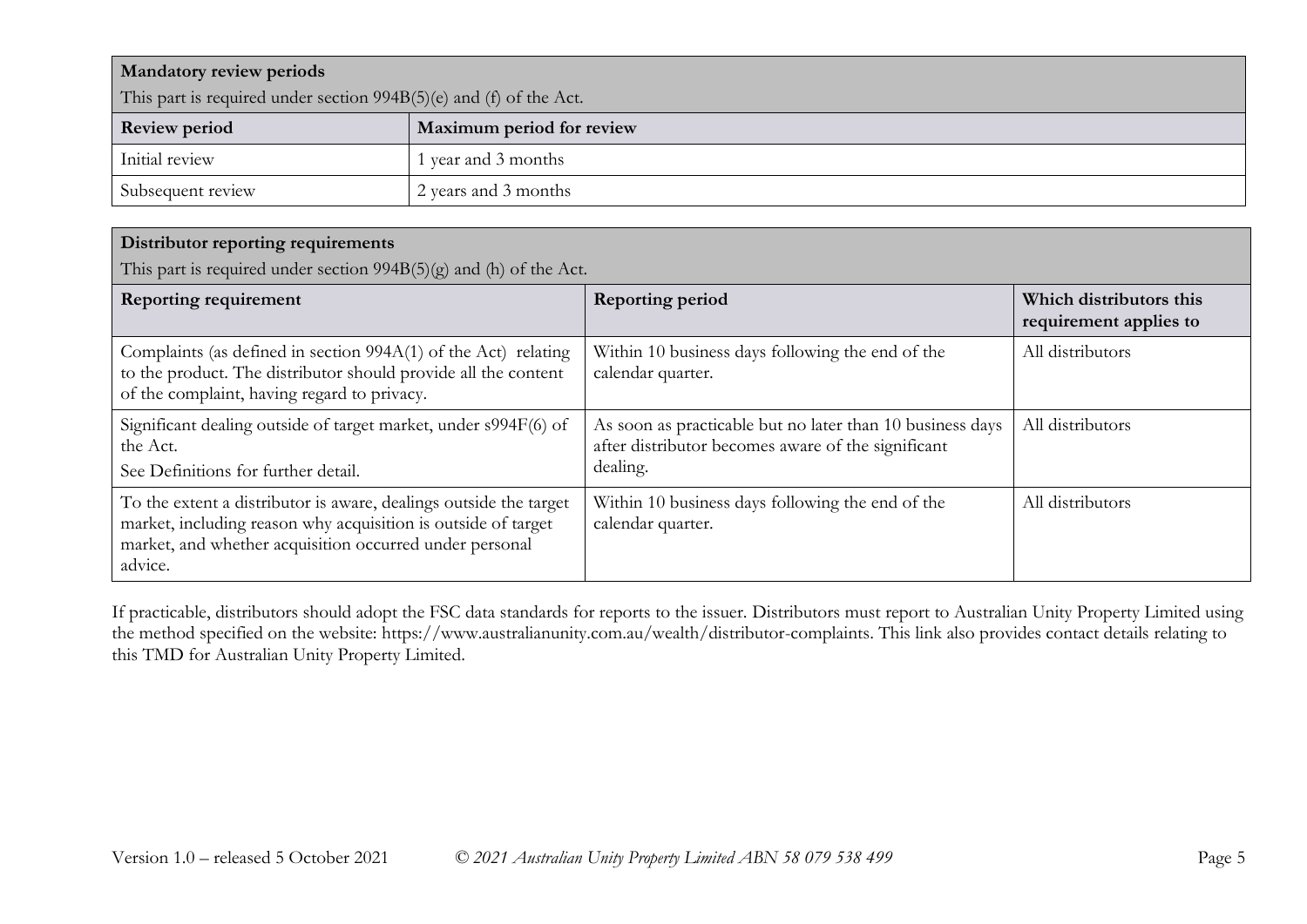## **Copyright & Disclaimer**

This target market determination (**TMD**) is made by Australian Unity Property Limited ABN 58 079 538 499, AFS Licence No 234455 (**Issuer**) pursuant to section 994B of the *Corporations Act 2001* (Cth). The Issuer is the responsible entity of the Fund and the issuer of interests in the Fund (**Product**).

This document is not a summary of the Fund or the Product, or the Product Disclosure Statement for the Product (PDS). It does not (and is not intended to) set out a summary of the terms or features of the Product.

This document is intended to provide a record of the Issuer's assessment of the Product, which forms the basis of this TMD. It also details the Product's distribution channel(s) and distribution strategy which must align to this TMD. This document is also used as a basis for the periodic review of the TMD and the Product's suitability for distribution to the identified target market.

This document does not (and is not intended to) provide or constitute financial product advice. The target market described in this TMD is general in nature only and does not make any statement or representation that a particular person is or is not in the target market described in this TMD. This TMD does not take into account the objectives, financial situation and needs of any particular person and the Issuer makes no representation as to whether or not the Fund or the Product is suitable for any particular person.

Prior to making any decision in relation to the Fund or the Product, investors should obtain and consider the PDS, and obtain financial product advice if necessary. This TMD should not be taken by a person to be a substitute for obtaining and considering the PDS or obtaining financial product advice that takes into account the person's objectives, financial situation and needs.

An investment in the Product is subject to investment risk, including delays on the payment of withdrawal proceeds and the loss of income or the principal invested. While any forecasts, estimates and opinions in this material are made on a reasonable basis, actual future results and performance of the Product may differ materially from the forecasts, estimates and opinions set out in this TMD. No guarantee as to the repayment of capital, the performance of the Product or any rate of return described in this TMD is made by the Issuer or any other person.

This material is not intended for distribution to, or use by, any person in any jurisdiction or country where such distribution or use would be contrary to local law or regulation.

The Issuer, and its officers, employees, agents and advisers, believe that the information in this TMD and the sources on which the information is based (which may be sourced from third parties) are correct as at the date of this TMD. While every care has been taken in the preparation of this TMD, no warranty of accuracy or reliability is given and no responsibility for the information is accepted by the Issuer, or its officers, employees, agents or advisers. To the fullest extent permitted under law, the Issuer excludes all liability for information provided in this TMD.

No part of this TMD may be reproduced or distributed in any manner without the prior written permission of the Issuer.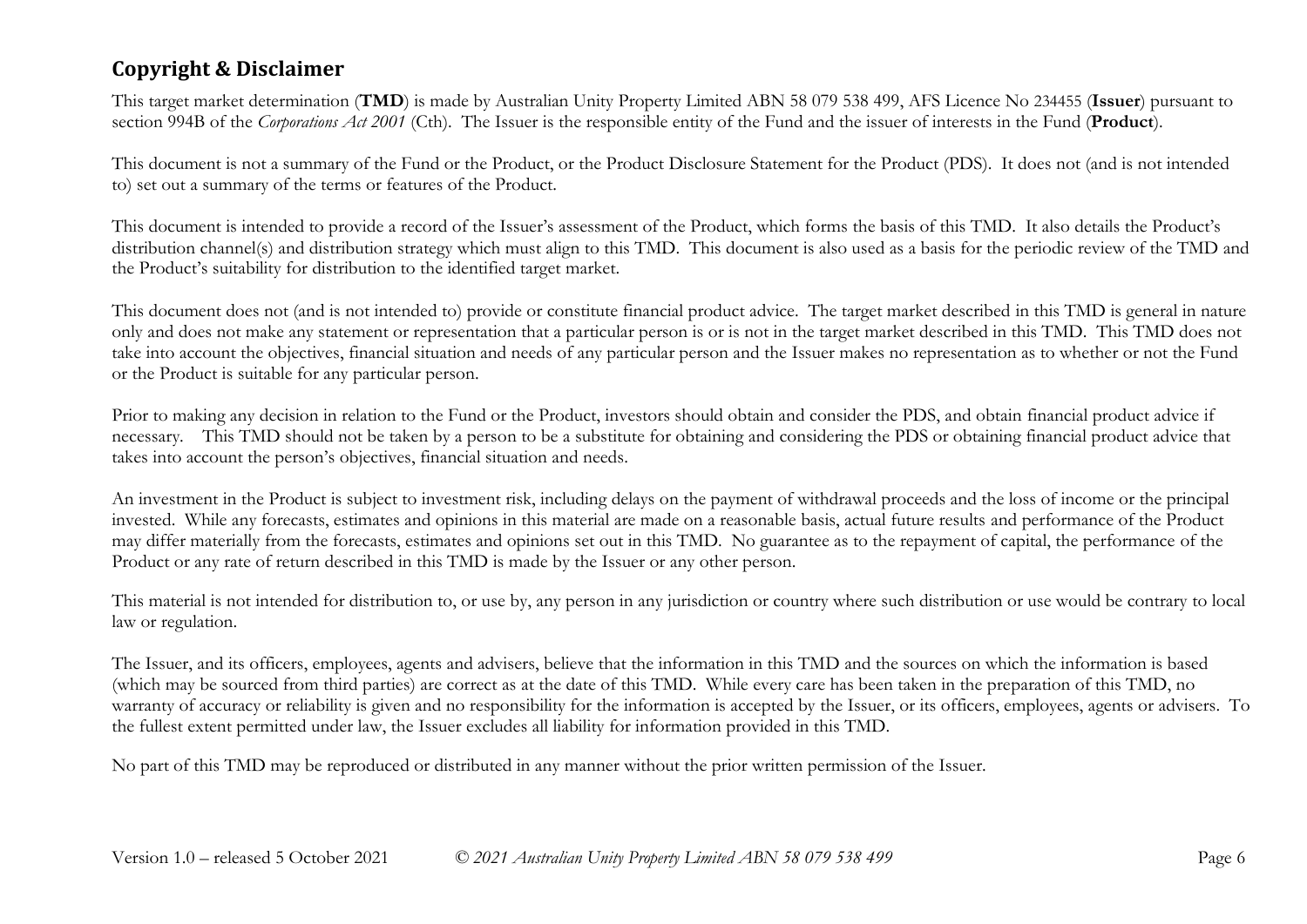# **Definitions**

| Term                                                                                                            | Definition                                                                                                                                                                                                                                                                                                                                      |  |
|-----------------------------------------------------------------------------------------------------------------|-------------------------------------------------------------------------------------------------------------------------------------------------------------------------------------------------------------------------------------------------------------------------------------------------------------------------------------------------|--|
| Consumer's investment objective                                                                                 |                                                                                                                                                                                                                                                                                                                                                 |  |
| Capital Growth                                                                                                  | The consumer seeks to invest in a product designed to generate capital return. The consumer prefers exposure<br>to growth assets (such as shares or property) or otherwise seeks an investment return above the current<br>inflation rate.                                                                                                      |  |
| Capital Preservation                                                                                            | The consumer seeks to invest in a product to reduce volatility and minimise loss in a market down-turn. The<br>consumer prefers exposure to defensive assets (such as cash or fixed income securities) that are generally lower<br>in risk and less volatile than growth investments.                                                           |  |
| Capital Guaranteed                                                                                              | The consumer seeks a guarantee or protection against capital loss whilst still seeking the potential for capital<br>growth (typically gained through a derivative arrangement). The consumer would likely understand the<br>complexities, conditions and risks that are associated with such products.                                          |  |
| Income Distribution                                                                                             | The consumer seeks to invest in a product designed to distribute regular and/or tax-effective income. The<br>consumer prefers exposure to income-generating assets (typically, high dividend-yielding equities, fixed income<br>securities and money market instruments).                                                                       |  |
| Consumer's intended product use (% of Investable Assets)                                                        |                                                                                                                                                                                                                                                                                                                                                 |  |
| Solution/Standalone (75-100%)                                                                                   | The consumer intends to hold the investment as either a part or the majority (up to 100%) of their total<br>investable assets (see definition below). The consumer typically prefers exposure to a product with at least High<br>portfolio diversification (see definitions below).                                                             |  |
| Core Component (25-75%)                                                                                         | The consumer intends to hold the investment as a major component, up to 75%, of their total <i>investable assets</i><br>(see definition below). The consumer typically prefers exposure to a product with at least Medium portfolio<br>diversification (see definitions below).                                                                 |  |
| Satellite (<25%)                                                                                                | The consumer intends to hold the investment as a smaller part of their total portfolio, as an indication it would<br>be suitable for up to 25% of the total <i>investable assets</i> (see definition below). The consumer is likely to be<br>comfortable with exposure to a product with Low portfolio diversification (see definitions below). |  |
| <b>Investable Assets</b>                                                                                        | Those assets that the investor has available for investment, excluding the residential home.                                                                                                                                                                                                                                                    |  |
| Portfolio diversification (for completing the key product attribute section of consumer's intended product use) |                                                                                                                                                                                                                                                                                                                                                 |  |
| Low                                                                                                             | Single asset class, single country, low or moderate holdings of securities - e.g. high conviction Aussie equities.                                                                                                                                                                                                                              |  |
| Medium                                                                                                          | 1-2 asset classes, single country, broad exposure within asset class, e.g. Aussie equities "All Ords".                                                                                                                                                                                                                                          |  |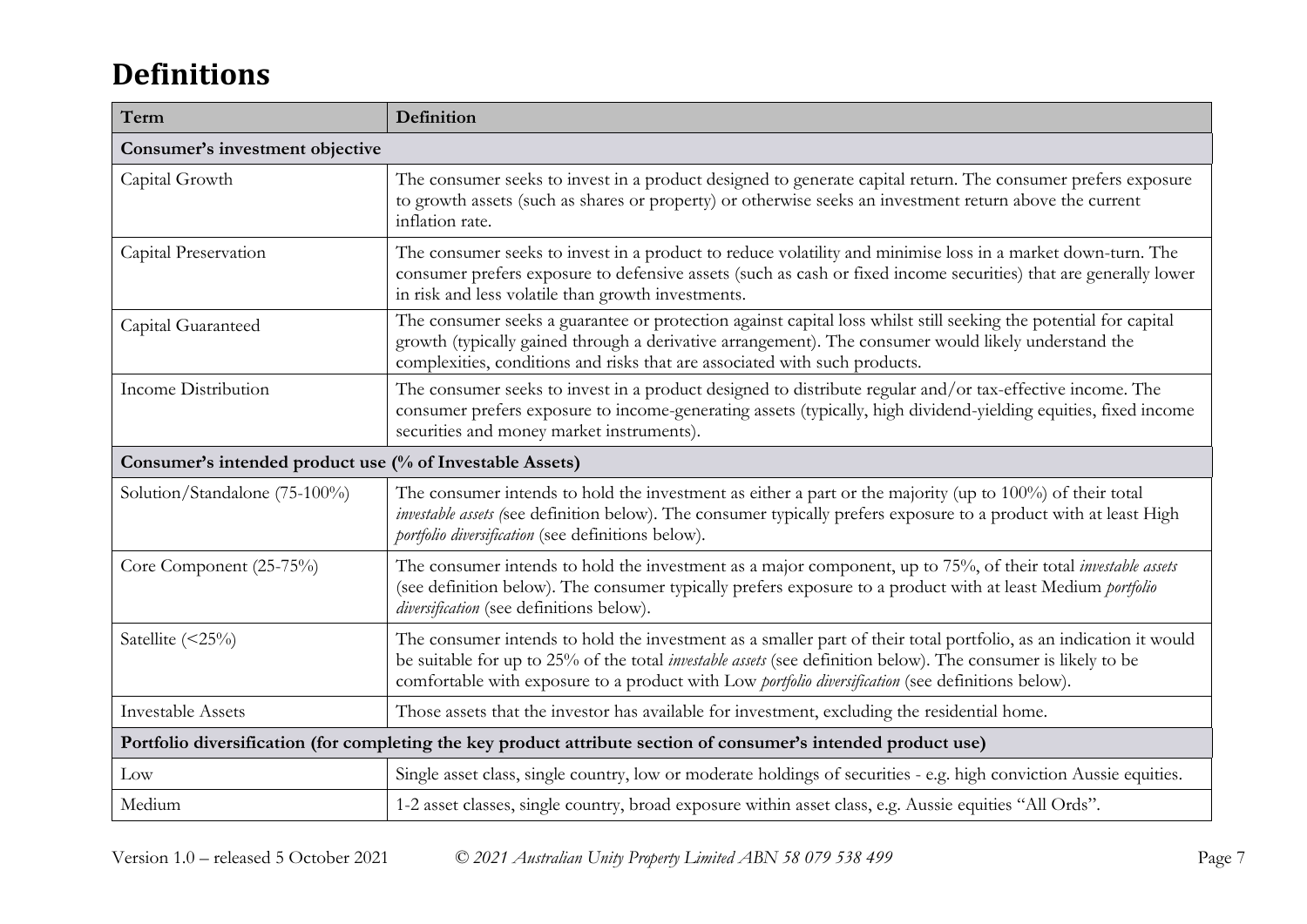| Term                                     | Definition                                                                                                                                                                           |  |
|------------------------------------------|--------------------------------------------------------------------------------------------------------------------------------------------------------------------------------------|--|
| High                                     | Highly diversified across either asset classes, countries or investment managers, e.g. Australian multi-manager<br>balanced fund or global multi-asset product (or global equities). |  |
| Consumer's intended investment timeframe |                                                                                                                                                                                      |  |
| Short ( $\leq$ 2 years)                  | The consumer has a short investment timeframe and may wish to redeem within two years.                                                                                               |  |
| Medium $(> 2 \text{ years})$             | The consumer has a medium investment timeframe and is unlikely to redeem within two years.                                                                                           |  |
| Long ( $> 8$ years)                      | The consumer has a long investment timeframe and is unlikely to redeem within eight years.                                                                                           |  |

#### **Consumer's Risk (ability to bear loss) and Return profile**

Issuers should undertake a comprehensive risk assessment for each product. The FSC recommends adoption of the Standard Risk Measure (**SRM**) to calculate the likely number of negative annual returns over a 20 year period, using the guidance and methodology outlined in the **[Standard Risk](https://protect-eu.mimecast.com/s/pqPaCwVNmtGRQpvMFVpVgu?domain=urldefense.com)  [Measure Guidance Paper For Trustees](https://protect-eu.mimecast.com/s/pqPaCwVNmtGRQpvMFVpVgu?domain=urldefense.com)**. SRM is not a complete assessment of risk and potential loss. For example, it does not detail important issues such as the potential size of a negative return or that a positive return could still be less than a consumer requires to meet their investment objectives/needs. Issuers may wish to supplement the SRM methodology by also considering other risk factors. For example, some products may use leverage, derivatives or short selling, may have liquidity or withdrawal limitations, or otherwise may have a complex structure or increased investment risks, which should be documented together with the SRM to substantiate the product risk rating.

A consumer's desired product return profile would generally take into account the impact of fees, costs and taxes.

| Low                               | The consumer is conservative or low risk in nature, seeks to minimise potential losses (e.g. has the ability to bear up to  |
|-----------------------------------|-----------------------------------------------------------------------------------------------------------------------------|
|                                   | 1 negative return over a 20 year period (SRM 1 to 2)) and is comfortable with a low target return profile.                  |
|                                   | Consumer typically prefers defensive assets such as cash and fixed income.                                                  |
| Medium                            | The consumer is moderate or medium risk in nature, seeking to minimise potential losses (e.g. has the ability to bear up    |
|                                   | to 4 negative returns over a 20 year period (SRM 3 to 5)) and comfortable with a moderate target return profile.            |
|                                   | Consumer typically prefers a balance of growth assets such as shares, property and alternative assets and defensive         |
|                                   | assets such as cash and fixed income.                                                                                       |
| High                              | The consumer is higher risk in nature and can accept higher potential losses (e.g. has the ability to bear up to 6 negative |
|                                   | returns over a 20 year period (SRM 6)) in order to target a higher target return profile.                                   |
|                                   | Consumer typically prefers predominantly growth assets such as shares, property and alternative assets with only a          |
|                                   | smaller or moderate holding in defensive assets such as cash and fixed income.                                              |
| Very high                         | The consumer has a more aggressive or very high risk appetite, seeks to maximise returns and can accept higher              |
|                                   | potential losses (e.g. has the ability to bear 6 or more negative returns over a 20 year period (SRM 7) and possibly other  |
|                                   | risk factors, such as leverage).                                                                                            |
|                                   | Consumer typically prefers growth assets such as shares, property and alternative assets.                                   |
| Consumer's need to withdraw money |                                                                                                                             |